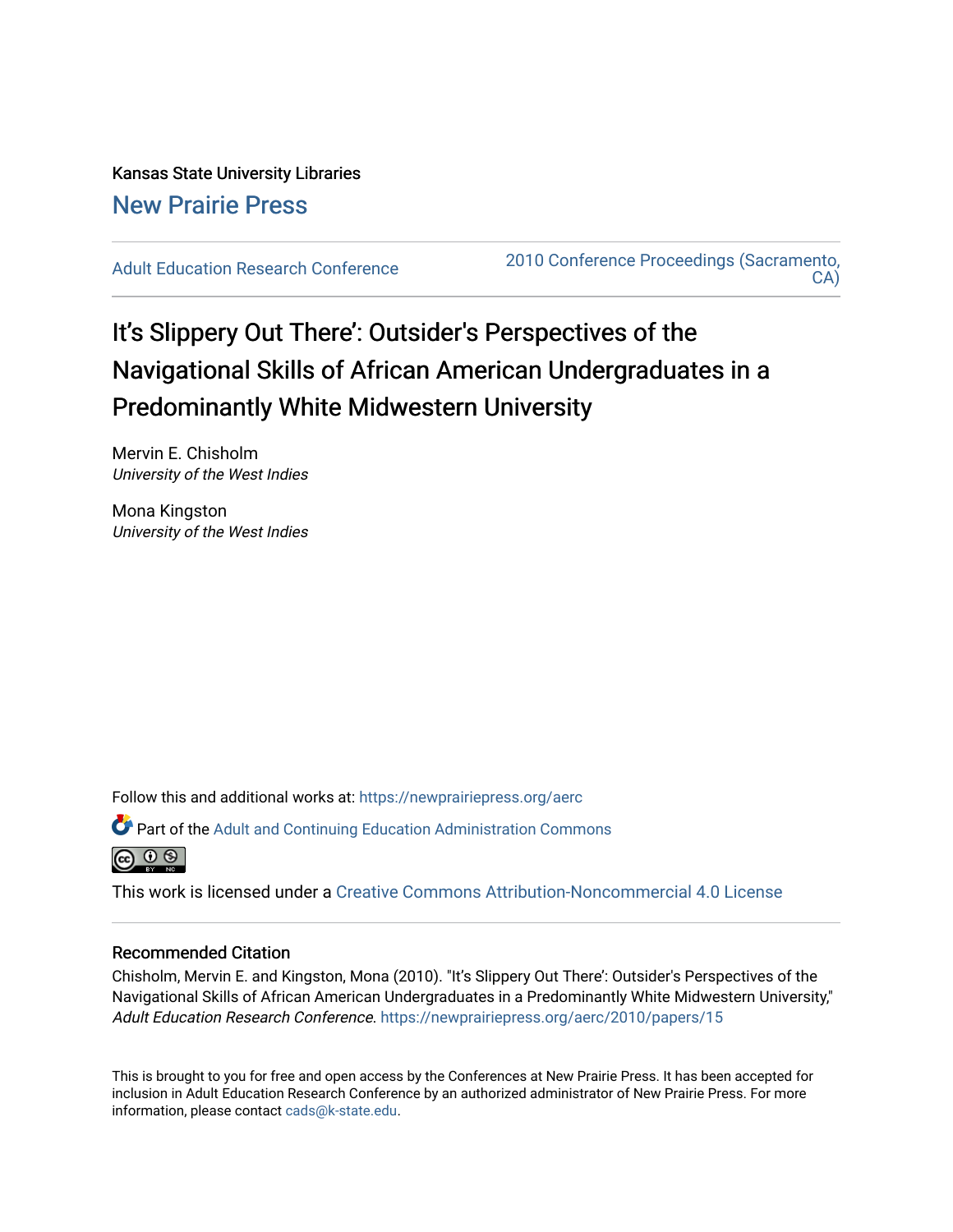## **It's Slippery Out There': Outsider's Perspectives of the Navigational Skills of African American Undergraduates in a Predominantly White Midwestern University**

Mervin E. Chisholm, University of the West Indies, Jamaica Mona Kingston, University of the West Indies, Jamaica

*Abstract: In this qualitative research study conducted at a predominantly white institution in the Midwest USA, thirteen successful African American college students were interviewed about their in-class and out-of-class experiences at the institution. The research focus was how they were experiencing college and how they were navigating the higher education terrain. The results provided evidence of an exclusionary curriculum, racial and microagressions, verbal abuse, problematic psychosocial environment and yet the defying of the odds to survive and thrive.* 

#### **Introduction and Overview of the Problem**

Recruitment and retention of minority students is an important conversation in higher education today. It must be noted that several predominantly white institutions have demonstrated tangible interest in recruiting minority students. Minority groups currently constitute 25 % of the overall population of the USA and it is projected that before the year 2015 one-third of the population will consist of individuals culturally and ethnically different from the white majority (US Census Bureau, 1993). Increasing numbers of minorities are now enrolled in higher education reflecting changes in the cultural and ethnicity profiles in the US population. Unfortunately, too often minorities are not completing college despite being recruited to institutions of repute. Clearly, recruitment is one thing, retention is another. It is alarming that in predominantly white institutions, 70% of Black students do not complete baccalaureate education, in comparison to 20% non-completion rate in historically black institutions (National Center for Education Statistics, 1992). There is also knowledge that the national college dropout rate for blacks was 20-25% higher than that for whites in the decade of the 1990s (Steele, 1999).

Often times explanations of the problem of the retention of minority students, especially African American undergraduates are offered and inferior academic preparation of black students prior to their enrolment in college is the alleged singularly most important culprit for this sorry state of affairs. However, there have been suggestions that academic concerns are not the most important in the high rate of attrition of black students (Echols, 1998) and certainly cannot be the only reason (Steele, 1999). It must be noted that the experiences of African American undergraduates have figured prominently in research studies utilizing quantitative research design methods on predominantly white campuses. These studies have paid much attention to the academic difficulties of this group of minority students (Echols, 1998, Lewis, Ginsberg, Davies, Smith & Chance, 2004). Findings from these studies coalesce around some common themes, for instance the high attrition rates of African American and other minority groups such as Latinos. From these studies African Americans undergraduate students' attrition rates are higher than that for whites. African Americans also have lower cumulative grade point averages and persistence to graduation was abysmally low. These findings beg for further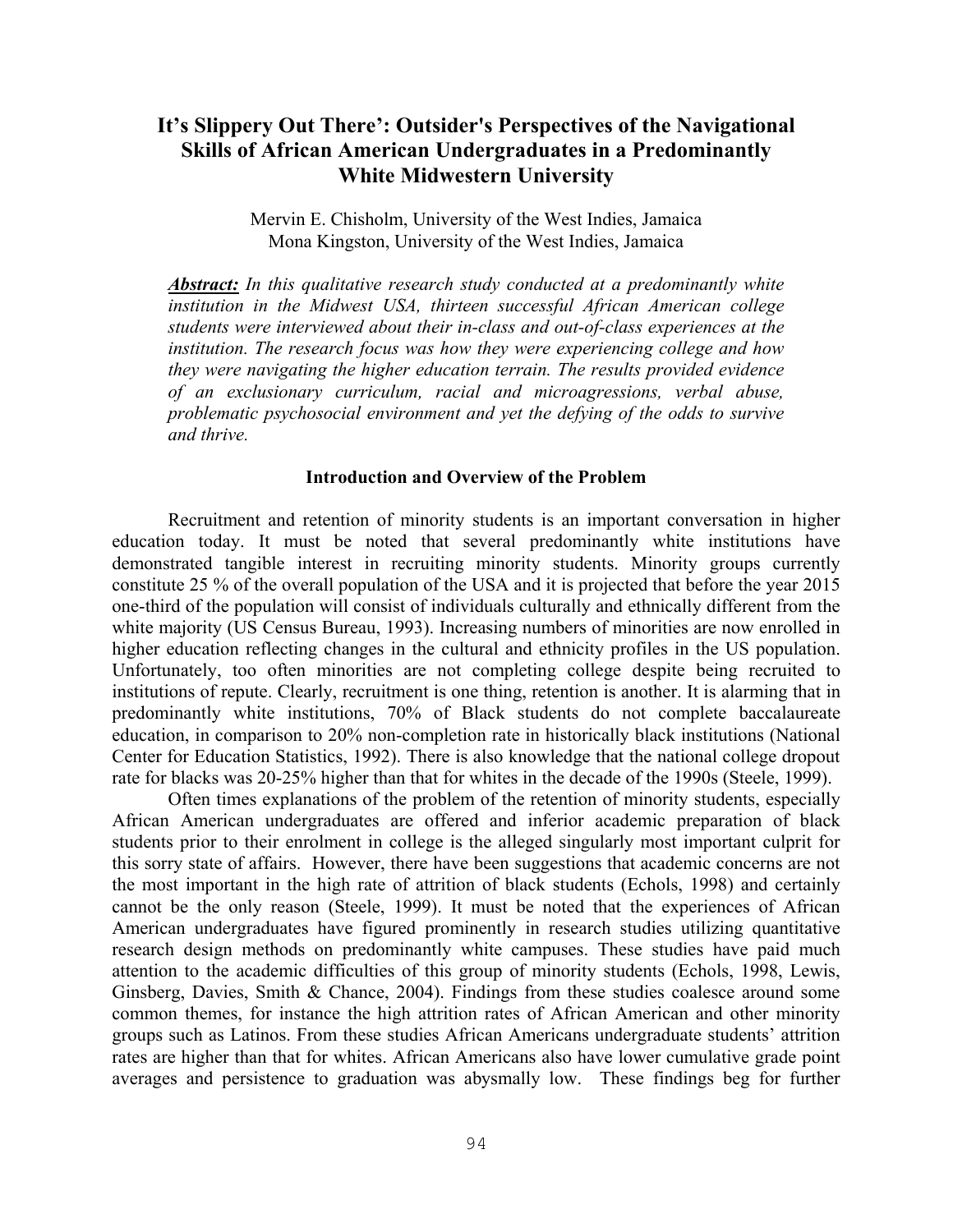explanation and it is for these reasons that the nonacademic concerns must be carefully examined.

#### **Purpose of Study**

The purpose of this phenomenological research study was to investigate the in-class and out-of-class experiences of undergraduate African American traditional-aged college students who were on a "success" path at a Predominantly White Institution (PWI) in the Midwestern USA. The study provided a unique perspective since it was conducted by an outsider of the African American community, a Jamaican researcher. It provided the opportunity for the voices of the participants to be heard.

#### **Conceptual and Theoretical Perspectives and Relevant Literature**

A constructivist conceptual framework or epistemology guided the study, legitimating the importance of lived reality. A constructivist approach seemed appropriate for this study because emphasis was placed on the participants' construction of the meaning they made of their own personal experiences with in-class and out-of class experiences (curriculum), the nature of the context in which these experiences were situated and their evolving understanding of self.

William Pinar's (1975) ideas about curriculum partly provided the theoretical considerations that were used to link some of the concepts in this paper concerning student' experiences with curriculum. Pinar's ideas were encapsulated in the concept of "currere." Currere focuses on educational experiences of the individual as reported by the individual. It is an understanding of curriculum framed as autobiographical text. It is phenomenological; exploring students' lived experiences and their interpretations of those experiences. From this perspective, there is a focus on introspection and hermeneutics, curriculum becomes something encountered and the student immerses her/himself in trying to understand the encounter.

Using the lens of critical theory provided the scope for the hermeneutical investigation of the lived experience (mentally documented texts) and texts generated from the interviews to be investigated from a perspective in which emancipation and transformation were deemed important. In using critical hermeneutics as one of the theoretical perspectives, this paved the way for the interpretive process to investigate how various forces and assumptions have been reproduced, embedded and informed in-class and out-of-class experiences. Van Manen (1990) argued that meanings are often hidden and must be brought to the surface through reflection. By using critical hermeneutics as one of the theoretical perspectives, space was created to unveil hidden meanings that served the interest of the socially and politically powerful (Ricoeur, 1980; Prasad, 2002). Thus, the interpretative process was oriented to not only analyzing texts as abstracted, formal entities, but also analyzing the socio-historical contexts in which they were embedded. It is from this articulated lived text that more analysis and interpretation following the traditions of hermeneutics and critical theory took place to get a more textured understanding of the experience. In this regard, hermeneutic phenomenology was pressed into service to "bring explicitness out of implicitness, to unveil the essence of the lived experience of a few, which allows for insight into the possible lived experience" (Van Manen, 1990, p. 96).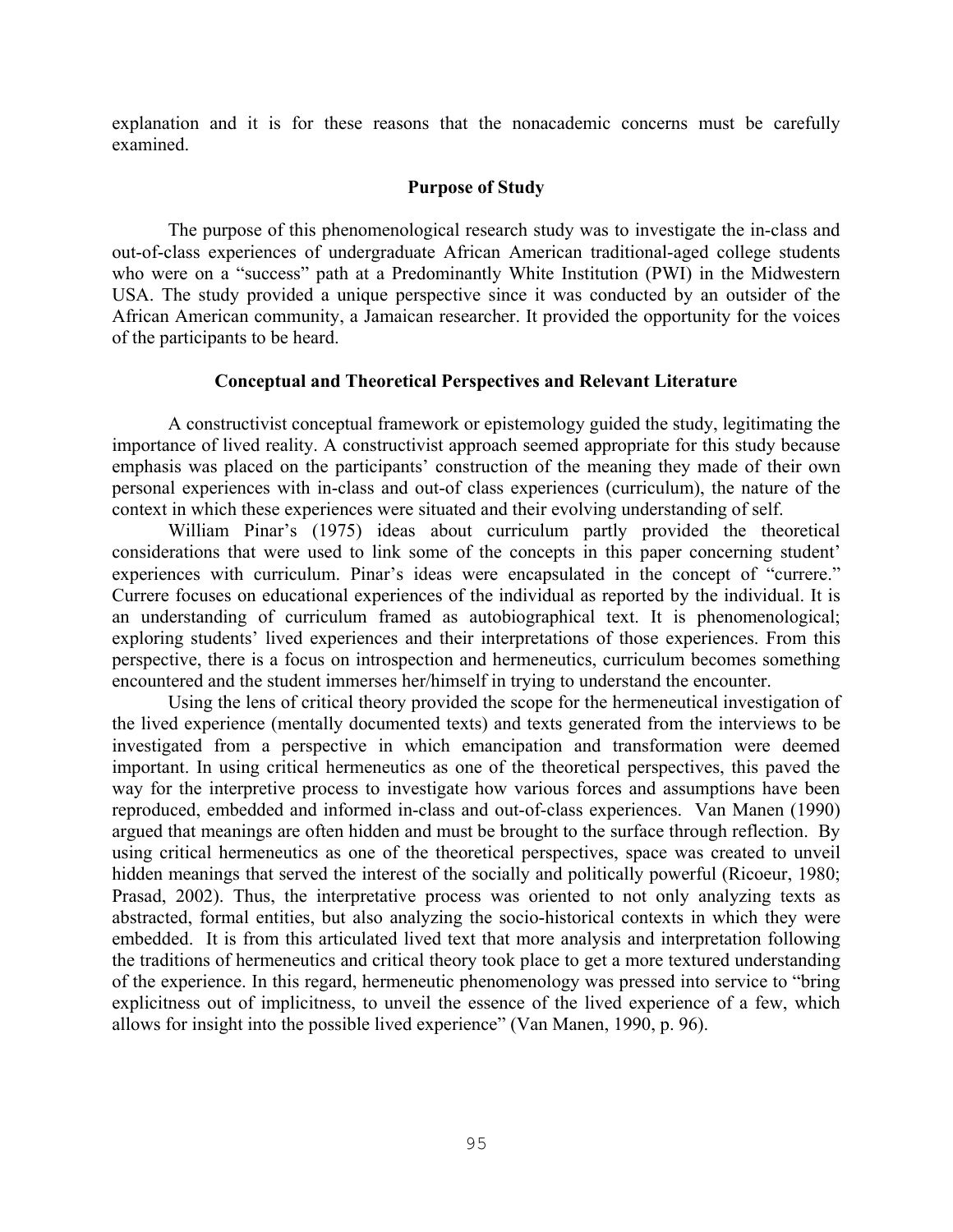#### **Research Design**

This was a qualitative research project employing phenomenological approaches. Thirteen African American research participants who were considered "information rich" were purposively selected. In phenomenological research, major selection criteria for participants include the subject's experience with a particular phenomenon and the ability to communicate it (Kuckleman Cobb & Nelson Hagemaster, 1997). The criteria to be a research participant (interviewee) required that individuals be information-rich, self identified as African American, full time, and traditional-aged student in this Midwestern PWI. These persons were also students who were in their junior or senior years, hence having at least two years experience in navigating the educational terrain of the university.

It was important that significant care was exercised in developing trust to facilitate a meaningful interviewer/interviewee relationship. This ensured comfort as the relationship was deepened and paved the way for a truly dyadic conversational relationship to be realized. Although racially African Americans and Afro-Caribbean persons have much in common, the cultures are different. It was anticipated that access would be readily available but as will be shown in this paper, this was an understanding that lacked complexification.

Research participants were identified by employing snowball sampling techniques and by recommendation of knowledgeable personnel in the student affairs and academic affairs areas of the university. The data was collected with use of two semi-structured conversational interviews lasting for approximately one hour in each instance. The following research questions guided the study:

- 1. How do African American college students experience in-class and out-of-class activities?
- 2. What is the essence of the college experience for African American undergraduates on a predominantly White Midwestern state university?
- 3. What are the common structures underlying the experiences of African American students inclass and out-of-class experiences?

Analysis of the data was continuous and ongoing. Attentiveness and deep listening characterized the data gathering phase of this research. There was a thorough review of data after each interview, transcribing, and multiple re-reading of transcripts. The stages of analysis were not linear. At each stage revisions were done as deemed necessary and examination and reexamination of the data proved worthwhile. Further key approaches in phenomenology were employed including bracketing, horizontalization, organization of data into meaningful clusters and determining the categories through coding and then elevating themes that emerge.

#### **Findings**

The findings suggested that the students' experiences were multifaceted and multilayered. It was clear that students in this study, for the most part coped admirably with the traditional academic side of the curriculum. They indicated that apart from the inability to adequately deal with some professors teaching style and personal inconsistency with studying, they were able to cope satisfactorily with the rigors of the traditional academic side of the curriculum. Various teaching learning activities were engaged. There were the traditional lectures which continued to be problematic in some courses. Unfortunately the teachers and textbook did not reflect much of the African American reality and so the issue of African American cultural experiences and the psychological fortifications that come through immersion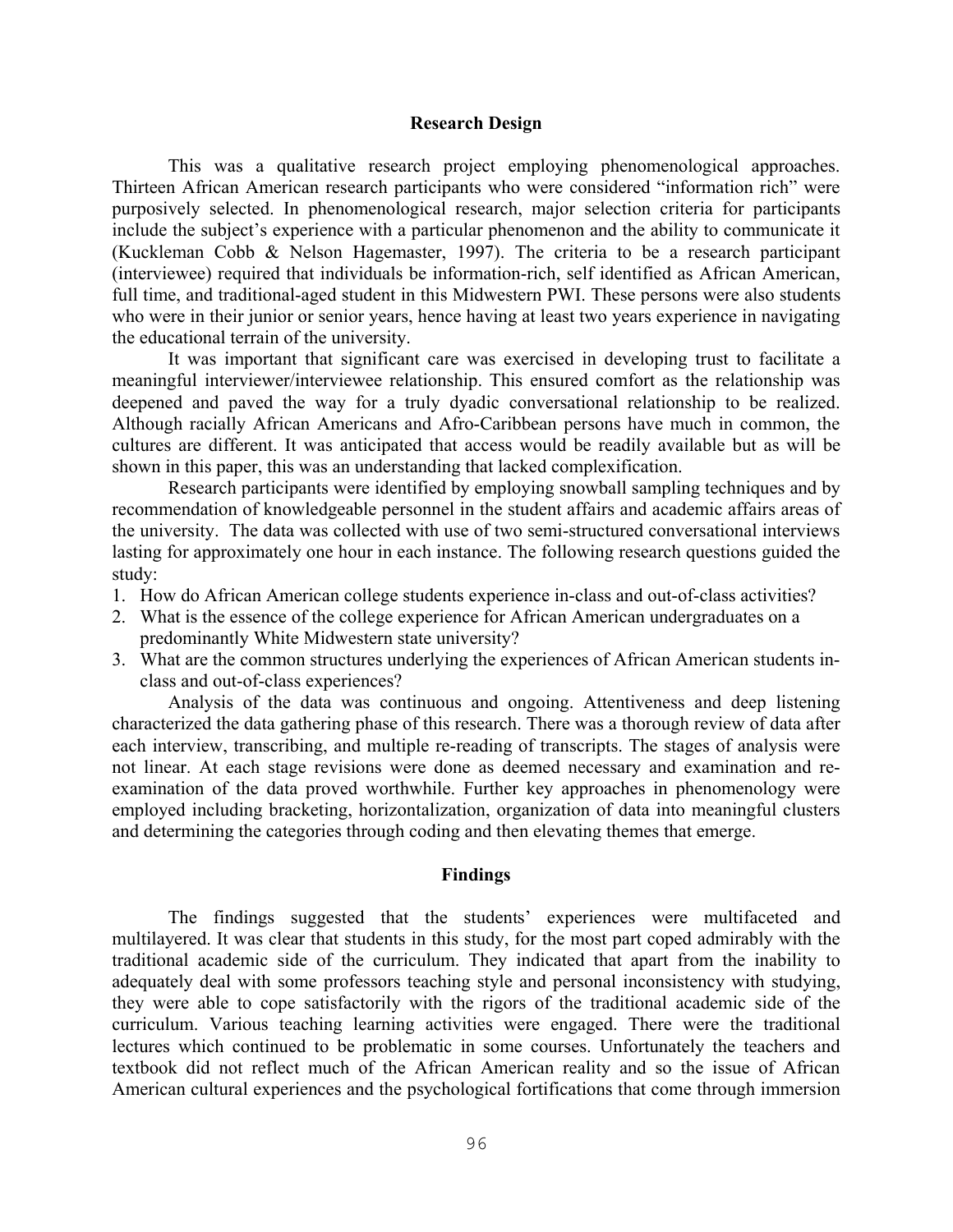in the study of ones own intellectual forbears, progenitors and icons in the ethnic scholarship was missing. There was therefore need to integrate more minority cultural realities in the teaching learning domain since this was not adequately facilitated in the classes. Academic life in this regard continued to be essentially Eurocentric. They had to traverse an academic terrain that was wittingly or unwittingly exclusionary.

They had to contend with racial microaggressions and verbal abuse. This called on their resilience occasioning the expending of psychic energy and extending of the self to cope. The experience of racism clearly suggested that the educational environment was not totally welcoming and supportive of African Americans as. These experiences consisted of discrimination, stereotyping, verbal assaults, and treatment that suggested that the African Americans had major deficits as persons. It was indeed 'slippery out there' for the students to borrow a terminology from Jamaican popular music hence the need for thoroughgoing college navigational skills. These navigational skills were employed both inside and outside the classroom.

The students also described experiences in which they defied the odds. Hence surviving and thriving became an apt metaphor that captured the contours of the experience. Respondents described the importance of investing in the Black community, utilizing the networking opportunities, fellowshipping with friends, family and faculty, and developing disciplined approaches to life as important in the quest to survive and to thrive despite it being so "slippery out there."

Describing college as a place where their lives were sculpted, and where they were sculpted for life captured the totality of the college experience. This theme was expanded through descriptions depicting college as a place that allowed for the defining, refining, and redefining of the self. They also encountered and came to value diversity, benefited from immersive learning and were challenged to balance their lives, and to learn to manage their lives as efficient stewards. An important concept and life skill that meant a lot to these students was therefore stewardship.

#### **Discussion and Analysis**

The socialization process in college was highlighted as preeminently valuable. It can be framed in terms of what or what Delors (1996, p. 6) referred to as the "learning to be" phase of college life (in essence, preparing for life in the society as individuals). All the research participants gave voice to the role college played in their academic and social development; however there was unanimity in the belief that it was the social preparation which was more meaningful and which was sculpting their lives in multiple ways. College for these participants was like the enactment of rites of passage, preparation for adult life and taking their place in the society. This understanding underscores the enormity of the psychosocial needs of these students and possible other college students. There was clear evidence that Black/minority students do have some problems on predominantly white campuses. References to microaggressions, verbal abuse and even the exclusionary nature of the educational commons are signposts to underlying concerns that are troubling. In this regard navigating the college terrain became a slippery slope that one could careful climb with the appropriate climbing gear. On another level one could experience tremendous difficulties in climbing this slope without the necessary climbing gear and adequate preparations. The fact that so many African Americans have not done well in college especially PWIs is a case that merits systematic inquiry and it is clear that non-academic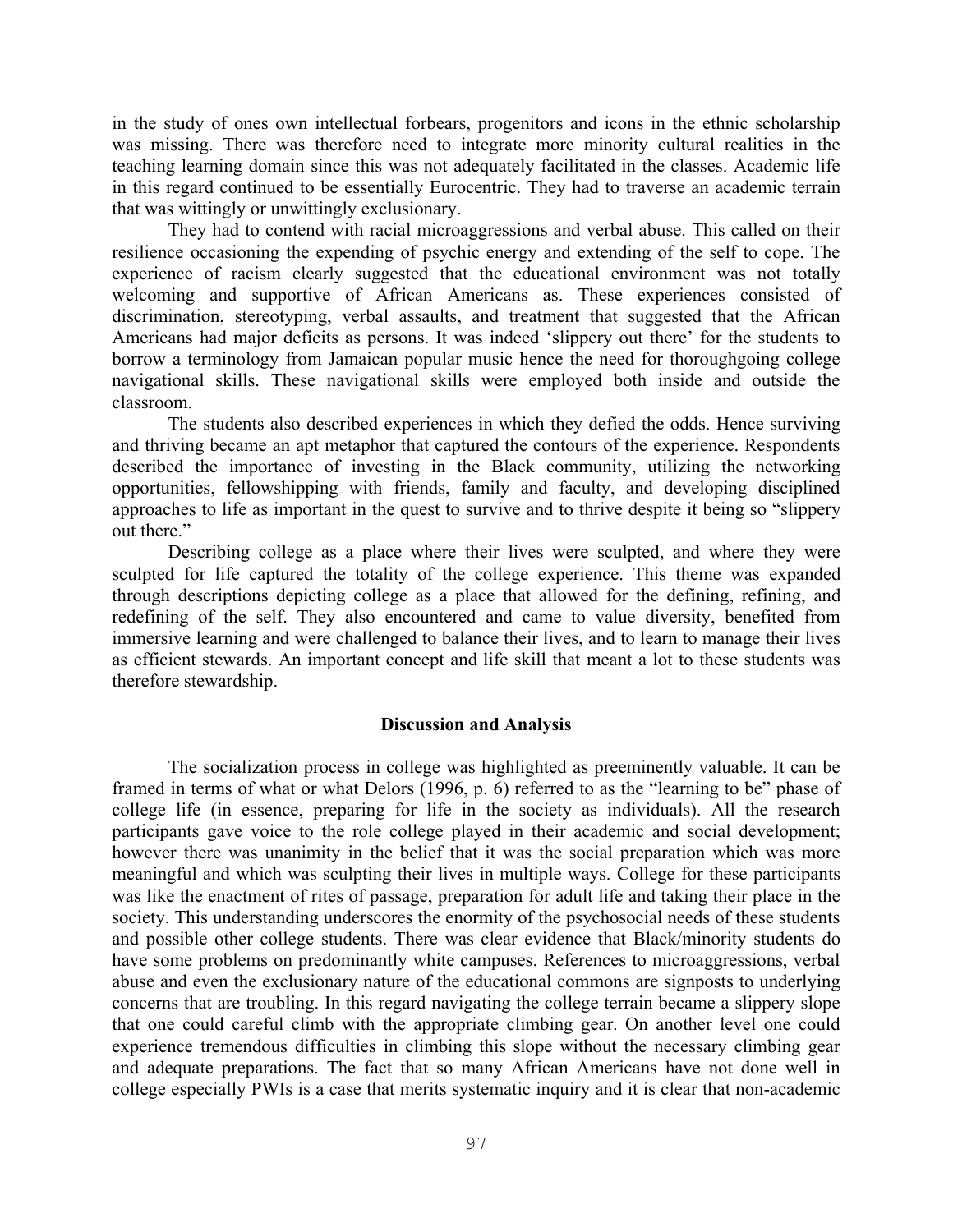variables must be examined. In fact, the non-academic variables have been implicated in a very prominent way as contributing to the attrition rates for African American on predominantly white campuses (Echols, 1998). A major concern of this research was how these documented texts (the various experiences of in-class and out-of –class experiences) were informing the college experience.

This study, done with successful Black students at a PWI showed that success was linked to the quality of the in-class and out-of-class experiences. Hence the navigational skills for the educational terrain proved important. Indeed, success in institutions of higher education has been demonstrated to be linked to the quality of the campus experience (Echols, 1998). In a metaanalysis, Echols reviewed 113 studies and was able to show that a number of academic, social, family and institutional factors were associated with academic success. The studies in the metaanalysis were done over the period 1970-1997 and over 1500 institutions were represented and involved more than 46,000 students. Several minority groups were involved in these studies, African Americans, Hispanic Americans, Native Americans and others. Echols also found that Tinto (1975, 1987) theory regarding the importance of social integration on campus was powerfully validated, it was a highly significant predictor variable. Certain negative experiences or non-integrative variable such as loneliness, isolation and alienation were positively correlated with withdrawal from college. Clearly, positive experiences or integrative experiences supported and enhanced minority students' ability to thrive and survive in college and the research is pointing to the importance of these considerations for persistence (Echols, 1998).

African American students must learn to negotiate racialized contexts on predominantly white campuses. The relative visibility or hypervisibility of these students has been noted (Davies, Smith & Chance, 2004). In this study, Black students were often expected to explain aspects of the black culture. In other cases, students felt a sense of responsibility because of the lack of numbers of Black students or felt that way because of their inability to appropriately navigate the environs. Developing the navigational skills and learning effective stewardship have certainly been shown to be important. The psycho-social atmosphere of the entire educational space has figured prominently in these findings and it is important for educational achievement. Further, in this study community building opportunities were celebrated and underscored as part of the navigational apparatus for surviving and thriving in college. Black spaces were not only supportive, they were also opportunities for telling counter stories that positioned the majoritorian culture and experience as normative and sidelined the experiences of African American. In this regard, they were also recuperative spaces, serving a very important psychosocial need. Indeed studies have shown that in PWIs, where there are hundreds of Black students, a sense of community is engendered when space is created for black students to come together for fellowshipping and sharing experiences (Davis et al., 2004, Echols, 1998).

In looking at the experiences and particularly the problems of African Americans in PWIs, a number of explanations have been proffered to account for these problematic conditions. For instance, there is the oft repeated argument of weak academic preparation, and the fact that there are few role models on campuses that these students have to emulate. Cuyjet (1997) found that blacks often arrived unprepared to handle the demands of college. The tendency to bifurcate the college experience is well known. Steele (1999) found that there are much stereotypes about Black students under preparation academically for college. The social preparation is often undervalued. In this study the navigational skills were extremely important and the Black spaces were supportive and recuperative places that assisted the students to negotiate the educational terrain. It is also known that feelings of isolation are troubling for African Americans on PWI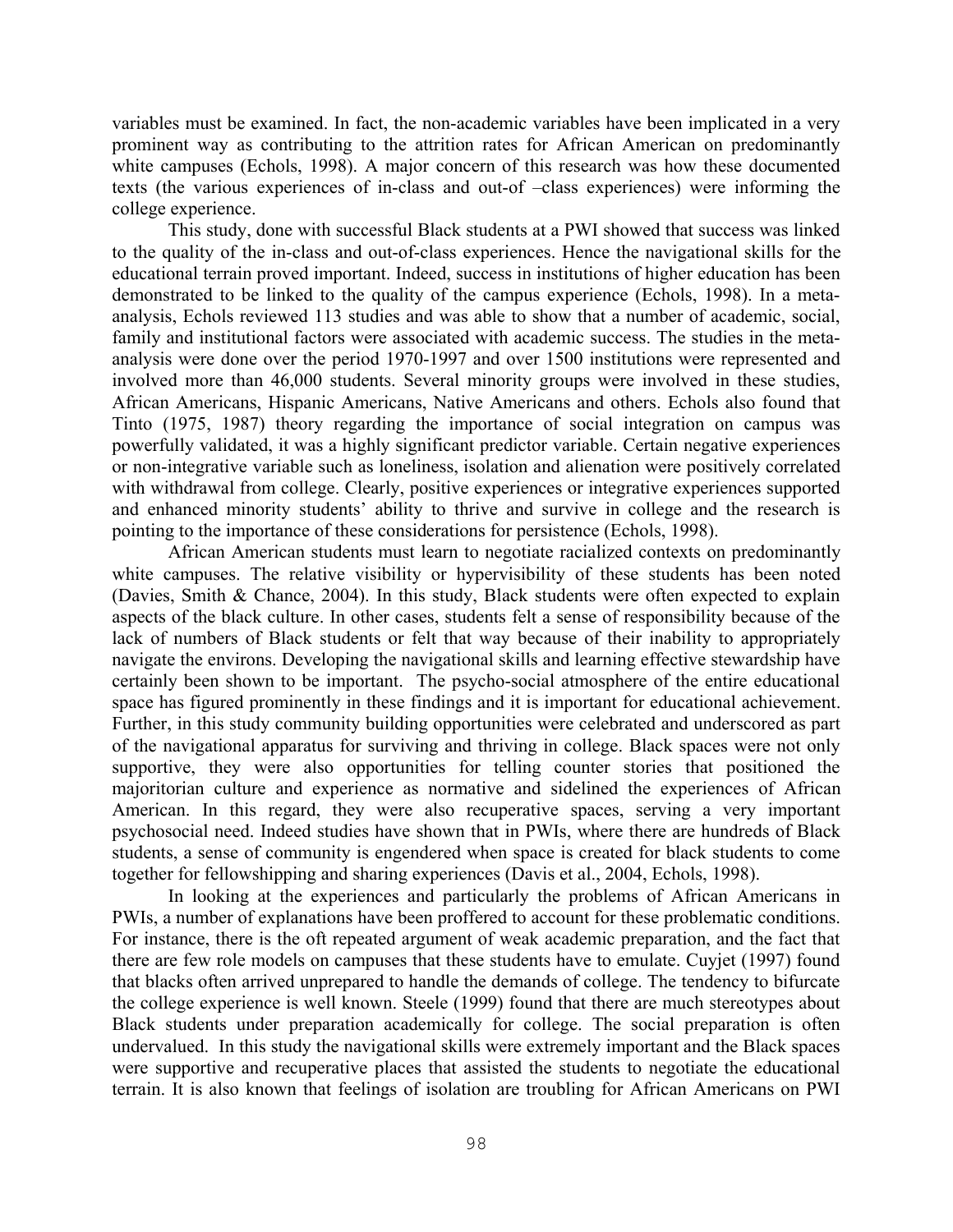campuses and some are inundated by feelings of helplessness and a sense of unfamiliarity with the terrain of higher education rendering many students incapable of navigating the terrain successfully. The inability to navigate and negotiate higher educational landscapes successfully has problematic results. Students are embedded in layered social systems and the result of this is that they experience these educational sites in strange ways, in fact as uninvited guests and often rendering some immobilised (Davis et al., 2004; Lewis, Ginsberg, Davies, Smith & Chance, 2004; Echols, 1998). The research is clear that neither persistence nor progress toward identified goals have yet occurred at satisfactory levels for African-American students. This study and others are pointing to a seeming emerging consensus that the nonacademic variable ought to figure more prominently in the research (Davis et al.; Lewis, Ginsberg, Davies, Smith & Chance; Echols).

#### **Conclusions: Implications for Adult Education Theory and Practice**

The finding that elevated the use of the Black community organizations and networking opportunities as counter and recuperative spaces and particularly the importance of body pedagogy in those spaces has value for ongoing research. Further, in negotiating college, students had to balance their lives, employing folk wisdom or practical intelligences developed from their socialization in their families and the Black community. All of these findings provide fertile ground for further investigation in adult and higher education.

#### **References**

- Cuyjet, M. J. (1997). African American men on college campuses: Their needs and their perceptions. In M. J. Cuyjet (Ed.), *Helping African American men succeed in college* (pp. 5-15) (New Directions for Student Services, 80). San Francisco: Jossey-Bass.
- Delors, J. (1996). *Learning: The treasure within*. UNESCO.
- Echols, L. (1998). Factors related to the recruitment and retention of minority students in higher education: A meta-analysis. Unpublished doctoral dissertation, University of Pennsylvania,

Philadelphia.

- Kuckleman Cobb, A. & Nelson Hagemaster, J. (1997). Ten criteria for evaluating qualitative research proposal. *Journal of Nursing Education*, 26(4), 138-143.
- Lewis, C. W., Ginsberg, R., Davies, T., & Smith, K. (2004). The experience of African-American PhD students at a predominately white Carnegie 1 research university. *College Student Journal*, 38, 238-245.
- National Center for Education Statistics (1992). *Historically black college and Universities*, 1976-1990. Washington, DC: Author.
- Pinar, W. F. (1975). *Curriculum theorizing: The reconceptualists*. Berkeley, CA: McCutchan Publication Corp.
- Prasad, A. (2002). Digging deep for meaning: A critical hermeneutic analysis of CEO letters to shareholders in oil industry. *The Journal of Business Communication*, 39(1), 92-116.
- Ricoeur, P. (1980). Existence and hermeneutics. In J. Bleicher (Ed.), *Contemporary hermeneutics* (pp. 236-256). London: Routledge.